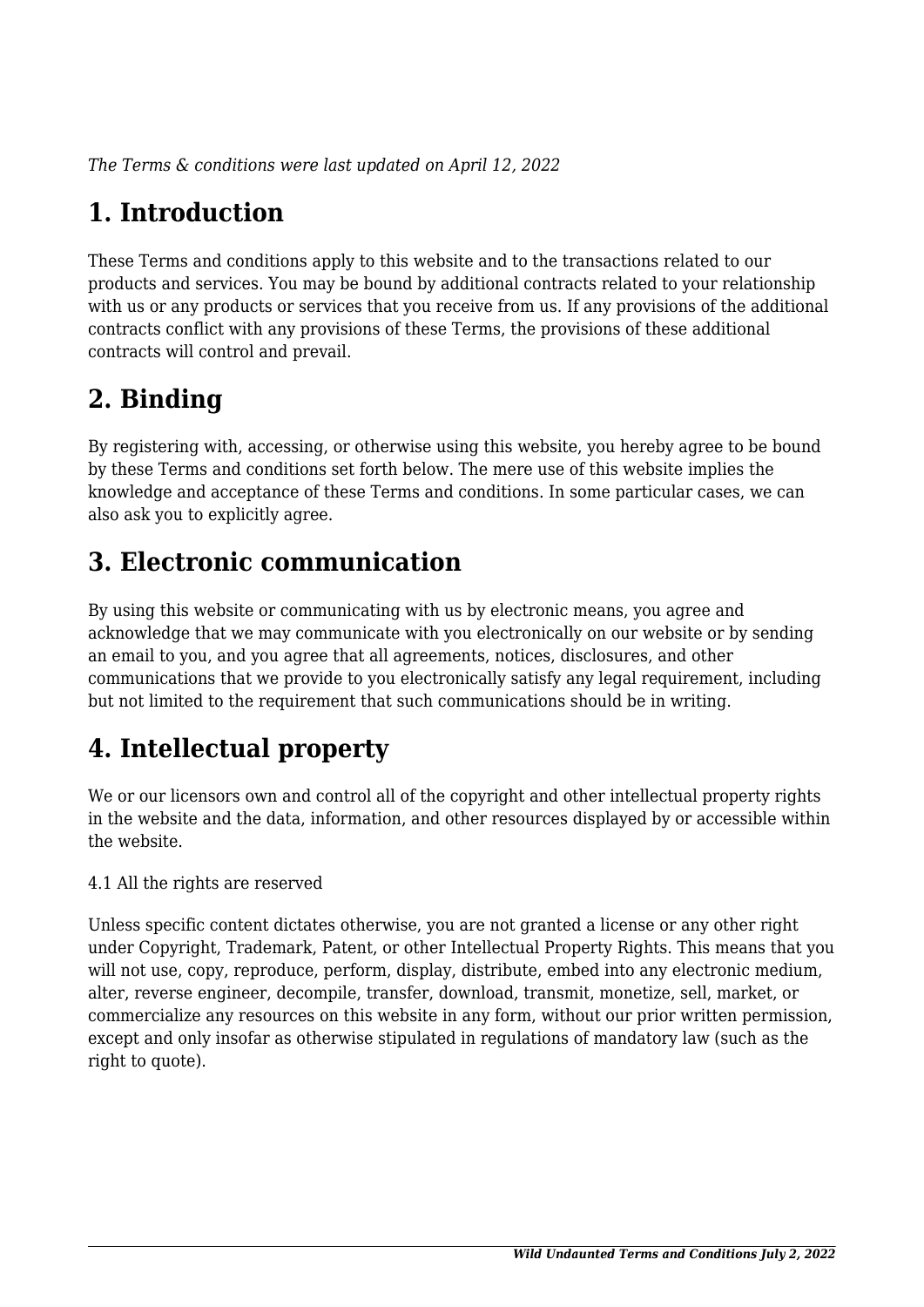# **5. Third-party property**

Our website may include hyperlinks or other references to other party's websites. We do not monitor or review the content of other party's websites which are linked to from this website. Products or services offered by other websites shall be subject to the applicable Terms and Conditions of those third parties. Opinions expressed or material appearing on those websites are not necessarily shared or endorsed by us.

We will not be responsible for any privacy practices or content of these sites. You bear all risks associated with the use of these websites and any related third-party services. We will not accept any responsibility for any loss or damage in whatever manner, however caused, resulting from your disclosure to third parties of personal information.

#### **6. Responsible use**

By visiting our website, you agree to use it only for the purposes intended and as permitted by these Terms, any additional contracts with us, and applicable laws, regulations, and generally accepted online practices and industry guidelines. You must not use our website or services to use, publish or distribute any material which consists of (or is linked to) malicious computer software; use data collected from our website for any direct marketing activity, or conduct any systematic or automated data collection activities on or in relation to our website.

Engaging in any activity that causes, or may cause, damage to the website or that interferes with the performance, availability, or accessibility of the website is strictly prohibited.

## **7. Idea submission**

Do not submit any ideas, inventions, works of authorship, or other information that can be considered your own intellectual property that you would like to present to us unless we have first signed an agreement regarding the intellectual property or a non-disclosure agreement. If you disclose it to us absent such written agreement, you grant to us a worldwide, irrevocable, non-exclusive, royalty-free license to use, reproduce, store, adapt, publish, translate and distribute your content in any existing or future media.

#### **8. Termination of use**

We may, in our sole discretion, at any time modify or discontinue access to, temporarily or permanently, the website or any Service thereon. You agree that we will not be liable to you or any third party for any such modification, suspension or discontinuance of your access to, or use of, the website or any content that you may have shared on the website. You will not be entitled to any compensation or other payment, even if certain features, settings, and/or any Content you have contributed or have come to rely on, are permanently lost. You must not circumvent or bypass, or attempt to circumvent or bypass, any access restriction measures on our website.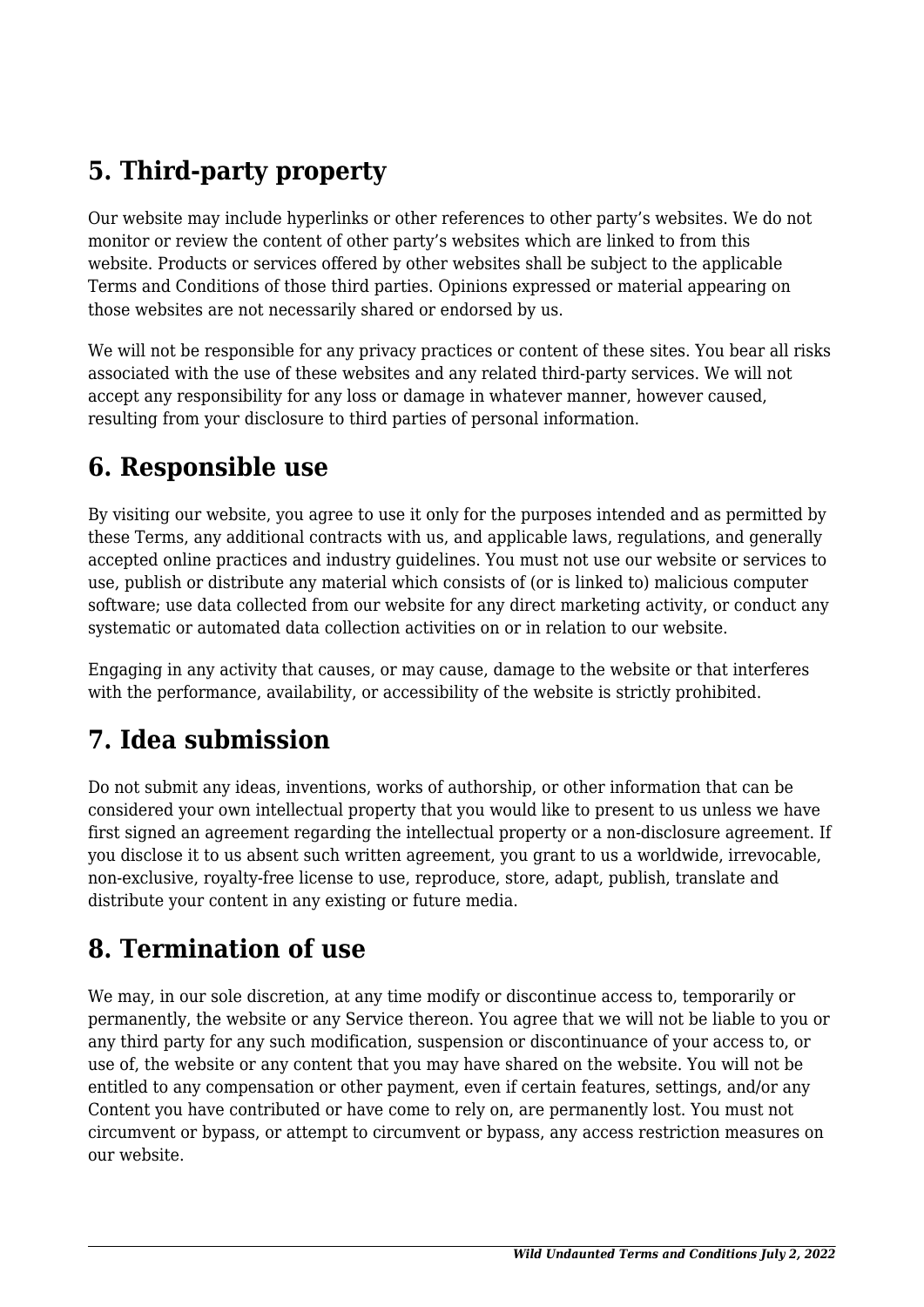#### **9. Warranties and liability**

Nothing in this section will limit or exclude any warranty implied by law that it would be unlawful to limit or to exclude. This website and all content on the website are provided on an "as is" and "as available" basis and may include inaccuracies or typographical errors. We expressly disclaim all warranties of any kind, whether express or implied, as to the availability, accuracy, or completeness of the Content. We make no warranty that:

- this website or our products or services will meet your requirements:
- this website will be available on an uninterrupted, timely, secure, or error-free basis;
- the quality of any product or service purchased or obtained by you through this website will meet your expectations.

Nothing on this website constitutes or is meant to constitute, legal, financial or medical advice of any kind. If you require advice you should consult an appropriate professional.

The following provisions of this section will apply to the maximum extent permitted by applicable law and will not limit or exclude our liability in respect of any matter which it would be unlawful or illegal for us to limit or to exclude our liability. In no event will we be liable for any direct or indirect damages (including any damages for loss of profits or revenue, loss or corruption of data, software or database, or loss of or harm to property or data) incurred by you or any third party, arising from your access to, or use of, our website.

Except to the extent any additional contract expressly states otherwise, our maximum liability to you for all damages arising out of or related to the website or any products and services marketed or sold through the website, regardless of the form of legal action that imposes liability (whether in contract, equity, negligence, intended conduct, tort or otherwise) will be limited to the total price that you paid to us to purchase such products or services or use the website. Such limit will apply in the aggregate to all of your claims, actions and causes of action of every kind and nature.

#### **10. Privacy**

To access our website and/or services, you may be required to provide certain information about yourself as part of the registration process. You agree that any information you provide will always be accurate, correct, and up to date.

We take your personal data seriously and are committed to protecting your privacy. We will not use your email address for unsolicited mail. Any emails sent by us to you will only be in connection with the provision of agreed products or services.

We have developed a policy to address any privacy concerns you may have. For more information, please see our Privacy Statement and our Cookie Policy.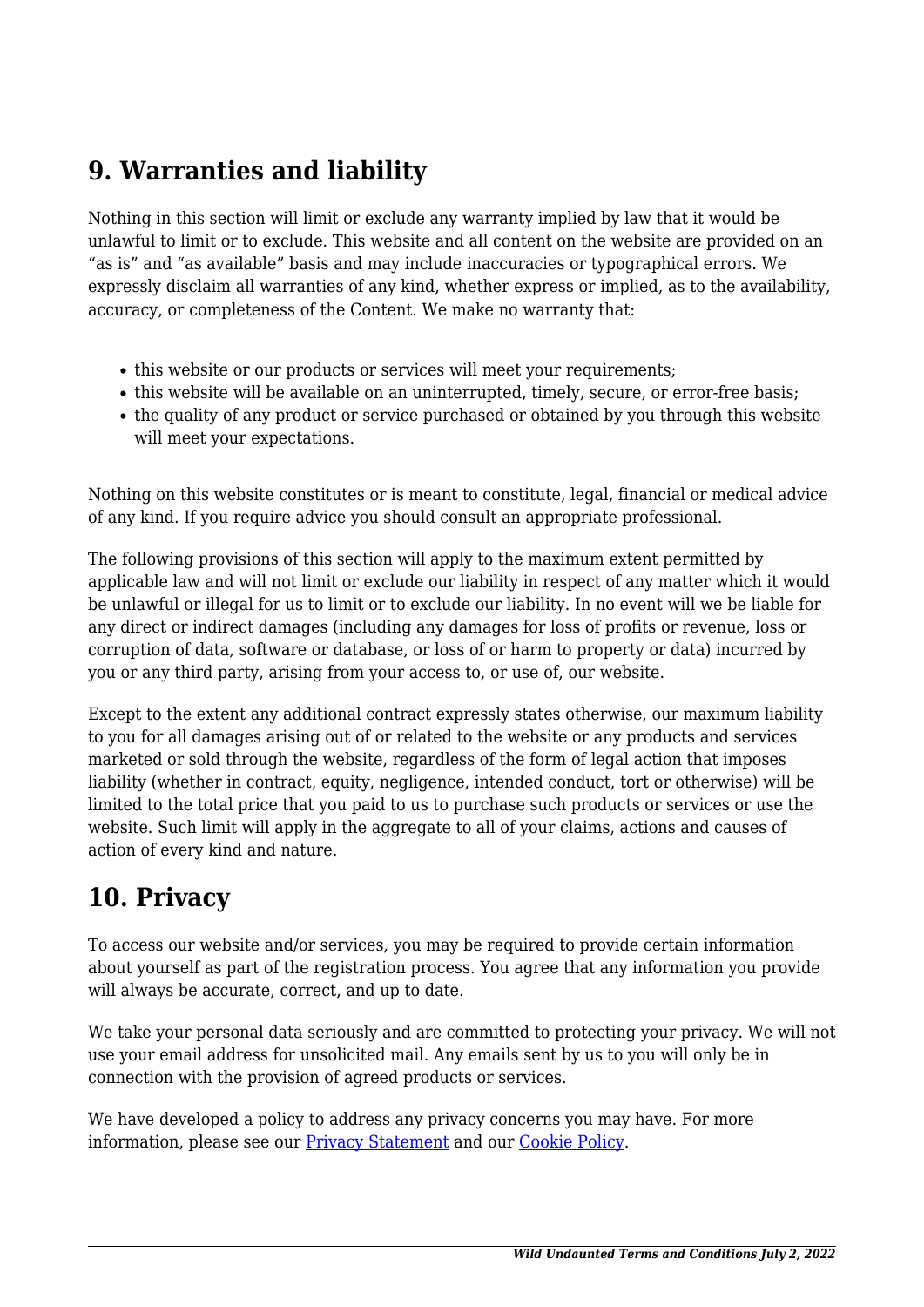## **11. Export restrictions / Legal compliance**

Access to the website from territories or countries where the Content or purchase of the products or Services sold on the website is illegal is prohibited. You may not use this website in violation of export laws and regulations of United States.

### **12. Affiliate marketing**

Through this Website we may engage in affiliate marketing whereby we receive a percentage of or a commission on the sale of services or products on or through this website. We may also accept sponsorships or other forms of advertising compensation from businesses. This disclosure is intended to comply with legal requirements on marketing and advertising which may apply, such as the US Federal Trade Commission Rules.

#### **13. Assignment**

You may not assign, transfer or sub-contract any of your rights and/or obligations under these Terms and conditions, in whole or in part, to any third party without our prior written consent. Any purported assignment in violation of this Section will be null and void.

#### **14. Breaches of these Terms and conditions**

Without prejudice to our other rights under these Terms and Conditions, if you breach these Terms and Conditions in any way, we may take such action as we deem appropriate to deal with the breach, including temporarily or permanently suspending your access to the website, contacting your internet service provider to request that they block your access to the website, and/or commence legal action against you.

## **15. Force majeure**

Except for obligations to pay money hereunder, no delay, failure or omission by either party to carry out or observe any of its obligations hereunder will be deemed to be a breach of these Terms and conditions if and for as long as such delay, failure or omission arises from any cause beyond the reasonable control of that party.

## **16. Indemnification**

You agree to indemnify, defend and hold us harmless, from and against any and all claims, liabilities, damages, losses and expenses, relating to your violation of these Terms and conditions, and applicable laws, including intellectual property rights and privacy rights. You will promptly reimburse us for our damages, losses, costs and expenses relating to or arising out of such claims.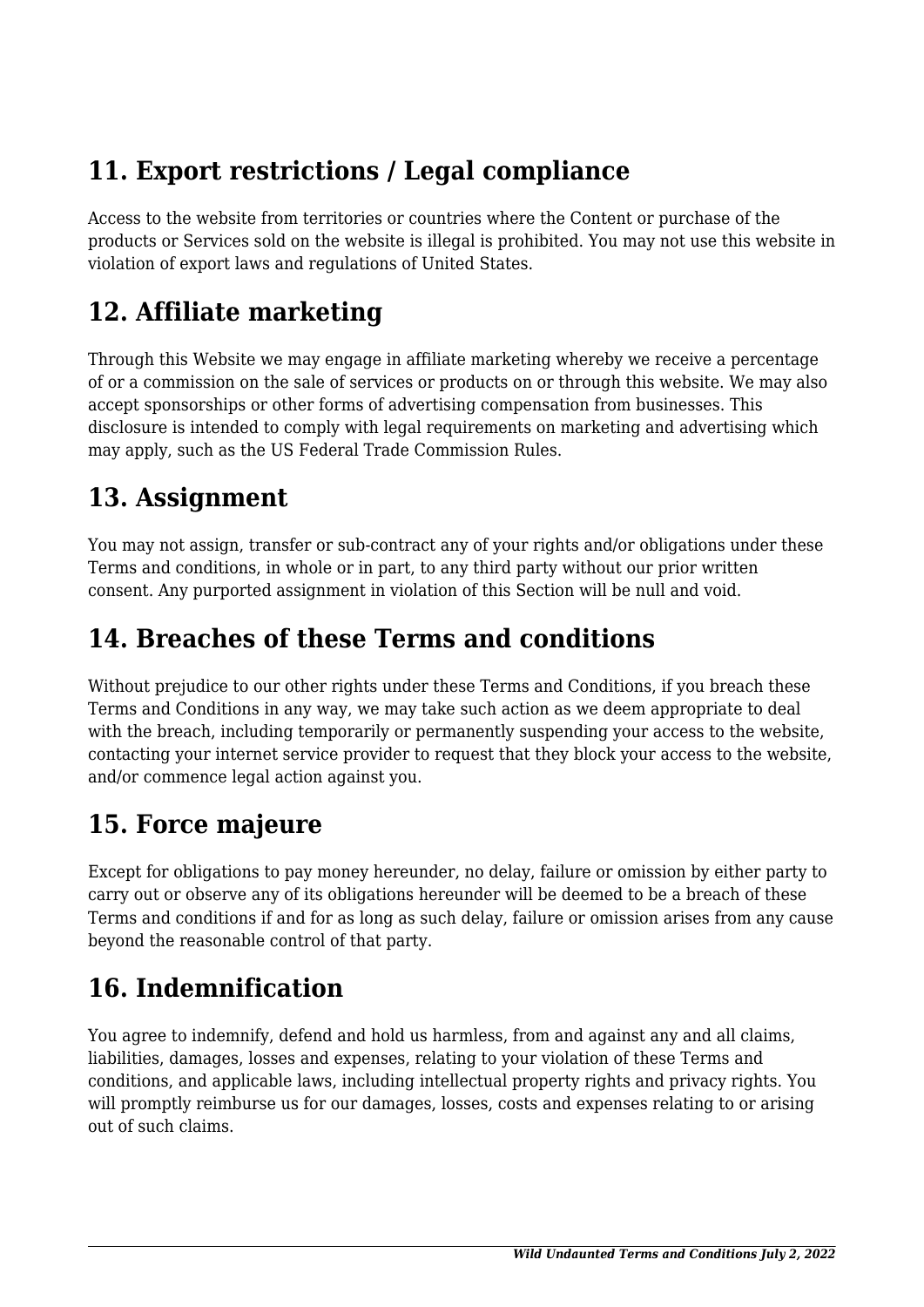### **17. Waiver**

Failure to enforce any of the provisions set out in these Terms and Conditions and any Agreement, or failure to exercise any option to terminate, shall not be construed as waiver of such provisions and shall not affect the validity of these Terms and Conditions or of any Agreement or any part thereof, or the right thereafter to enforce each and every provision.

#### **18. Language**

These Terms and Conditions will be interpreted and construed exclusively in English. All notices and correspondence will be written exclusively in that language.

#### **19. Entire agreement**

These Terms and Conditions, together with our privacy statement and cookie policy, constitute the entire agreement between you and Lydia Fleming in relation to your use of this website.

### **20. Updating of these Terms and conditions**

We may update these Terms and Conditions from time to time. It is your obligation to periodically check these Terms and Conditions for changes or updates. The date provided at the beginning of these Terms and Conditions is the latest revision date. Changes to these Terms and Conditions will become effective upon such changes being posted to this website. Your continued use of this website following the posting of changes or updates will be considered notice of your acceptance to abide by and be bound by these Terms and Conditions.

## **21. Choice of Law and Jurisdiction**

These Terms and Conditions shall be governed by the laws of United States. Any disputes relating to these Terms and Conditions shall be subject to the jurisdiction of the courts of United States. If any part or provision of these Terms and Conditions is found by a court or other authority to be invalid and/or unenforceable under applicable law, such part or provision will be modified, deleted and/or enforced to the maximum extent permissible so as to give effect to the intent of these Terms and Conditions. The other provisions will not be affected.

#### **22. Contact information**

This website is owned and operated by Lydia Fleming.

You may contact us regarding these Terms and Conditions by writing or emailing us at the following address: lydology@outlook.com Bakersfield, Ca 93312